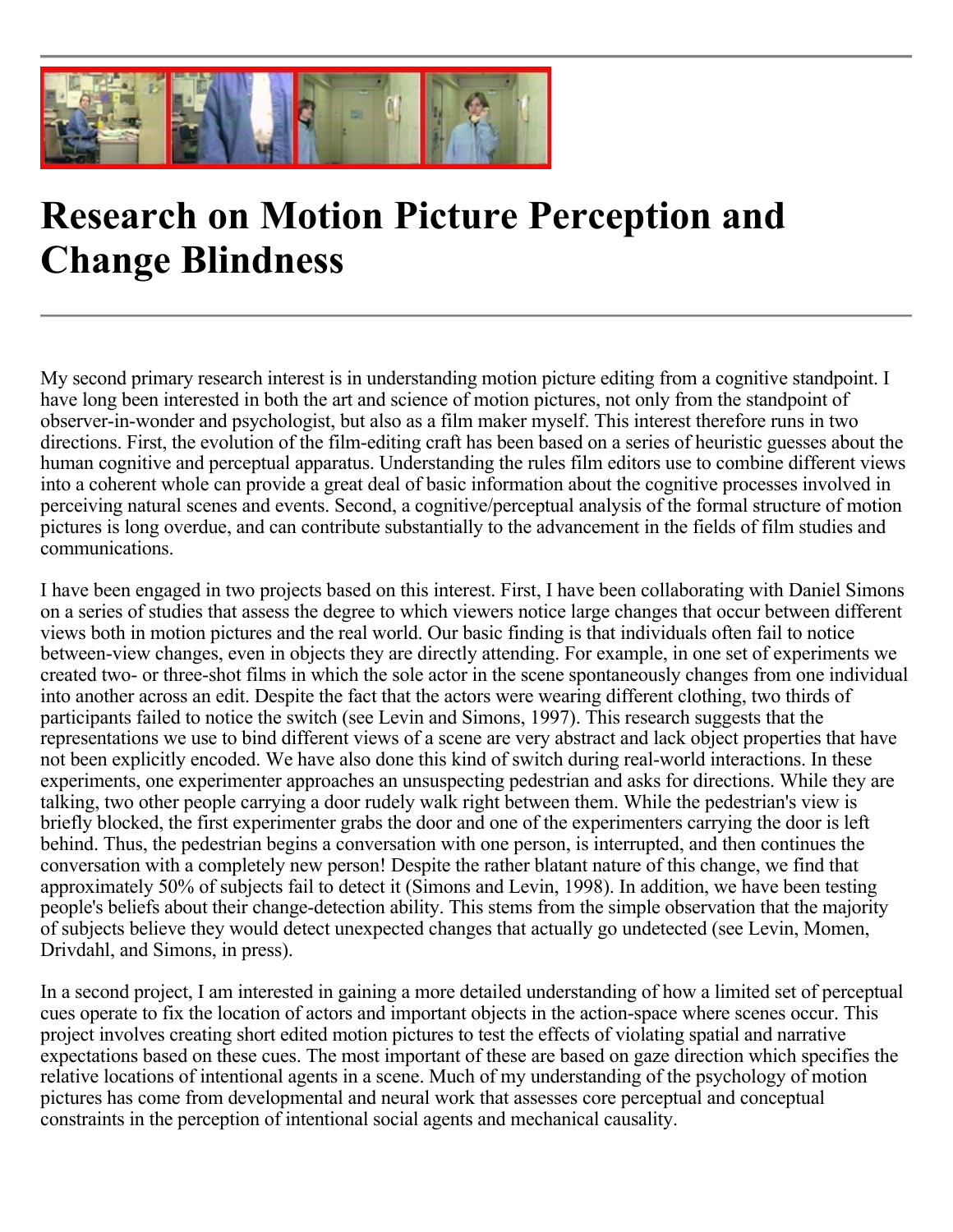Levin, D.T. (1996, July). Implicit and explicit perceptual theory in the development of motion pictures. Invited talk at the Scene Perception Workshop: Max Planck Institute, Tubingen, Germany.

Although psychologists have only recently begun to explore the process of binding different views of a scene, film makers have been using a variety of implicit theories about scene perception for at least 80 years. A key task for early film makers was to create visual narratives that were correctly apprehended by anyone with a nickel and a spare hour. Their audience often had minimal experience viewing motion pictures, and spanned most of the world's cultures. Early film makers were, therefore, required to create motion pictures that accurately tapped the core of human perception. I discuss the work of these artists and relate it to current work on scene perception using a variety of demonstrations. Dan Simons and I have also completed a number of experiments that verify and extend these artistic intuitions. In concordance with film makers' intuitions, we find that it is possible to make fairly dramatic changes across different views of a scene which participants fail to notice. These changes can extend to changing the actor present in a scene.

Levin, D.T., & Simons, D.J. (1997). Failure to detect changes to attended objects in motion pictures, Psychonomic Bulletin and Review, 4, 501-506.

Our intuition that we richly represent the visual details of our environment is illusory. When viewing a scene, we seem to use detailed representations of object properties and inter-object relations to achieve a sense of continuity across views. Yet, several recent studies show that human observers fail to detect changes to objects and object properties when localized retinal information signaling a change is masked or eliminated (e.g., by eye movements; Blackmore, Brelstaff, Nelson, & Troscianko, 1995; Grimes, 1996; McConkie & Currie, 1996; O'Regan, Rensink, & Clark, 1996; Pashler, 1988; Rensink, O'Regan, & Clark, 1996; Simons, 1996). However, these studies changed arbitrarily chosen objects which may have been outside the focus of attention. We draw on research showing the importance of spatio-temporal information for tracking objects (Spelke, Kestenbaum, Simons, & Wein, 1995; Xu & Carey, 1996) by creating short motion pictures in which objects in both arbitrary locations and the very center of attention were changed. Adult observers fail to notice changes in both cases, even when the sole actor in a scene transforms into another person across an instantaneous change in camera angle (or "cut").

Simons, D.J., & Levin, D.T. (1998). Failure to detect changes to people during a real-world interaction. Psychonomic Bulletin and Review, 5, 644-649.

Recent research on change detection has documented surprising failures to detect visual changes occurring between views of a scene, suggesting the possibility that visual representations contain few details. Although these studies convincingly demonstrate change blindness in still images and motion pictures, they may not adequately assess the capacity to represent objects in the real world. Here we examine and reject the possibility that change blindness in previous studies resulted from passive viewing of two-dimensional displays. In one experiment, an expertmenter intitated a